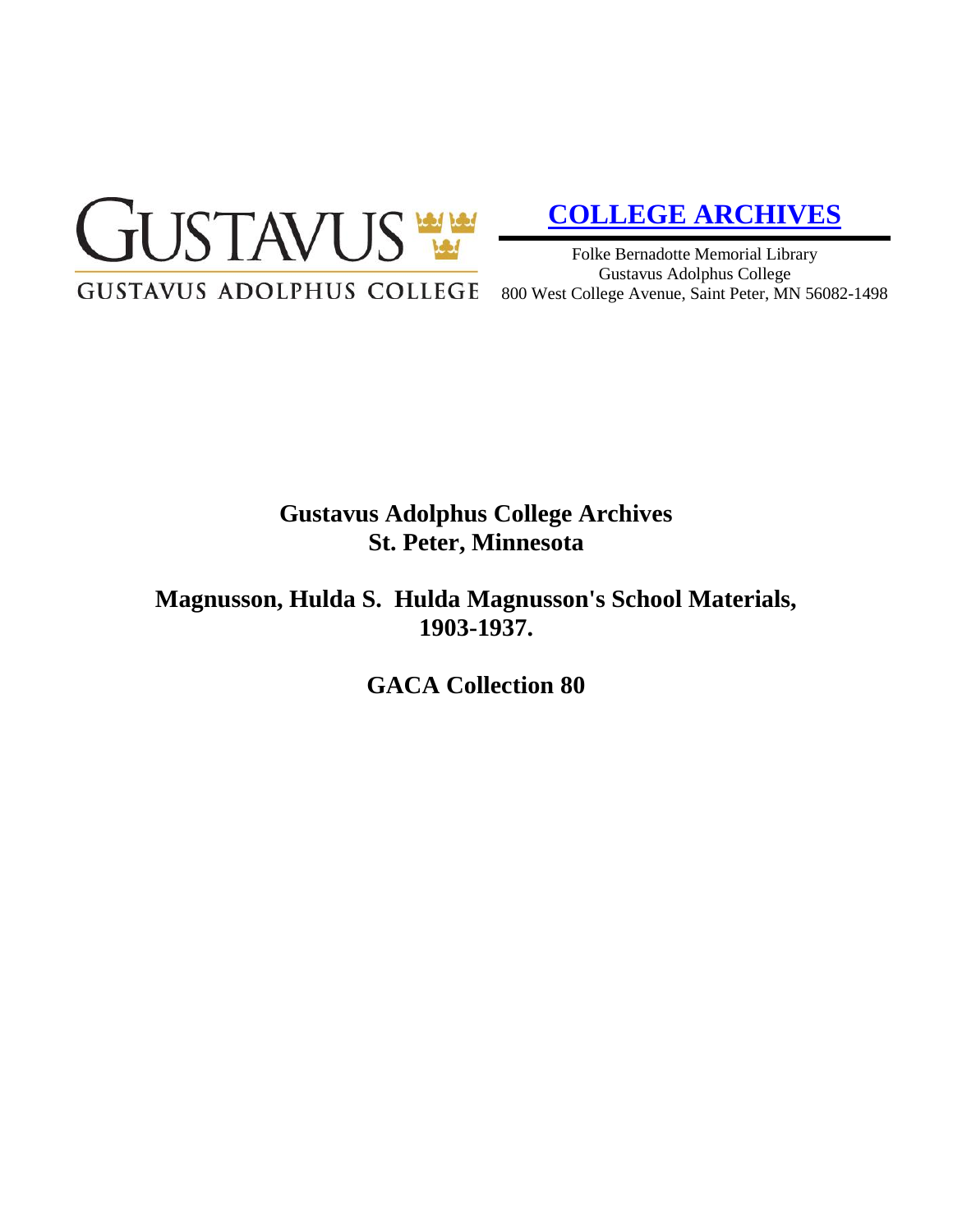#### **Magnusson, Hulda S. Hulda Magnusson's School Materials, 1903-1937. GACA Collection 80. 9 folders.**

### **ABSTRACT:**

The Hulda Magnusson collection consists of several photographs, brochures for student events and choir concerts, a transcript of the Class of 1906's biography that Magnusson read for commencement, and other miscellaneous papers. Magnusson created and collected these items primarily during her time as a student at Gustavus Adolphus College from 1903-1906. Folders are organized alphabetically by title.

# **BIOGRAPHICAL NOTE:**

Hulda Magnusson graduated from Gustavus Adolphus College in 1906. A few years later she married another graduate, Oscar E. Abrahamson. Following their union, the couple moved to Warren, Minnesota where Abrahamson served as President of North Star College until his death. Hulda began teaching again and returned to Gustavus in 1921. Upon her return, she served as principal of the school's Academy until it was discontinued. Following her position's demise at Gustavus, she secured employment at Luther Junior College & Academy in Wahoo, Nebraska.

*\* Information obtained from Aina Abrahamson, Hulda's daughter.*

# **RESTRICTIONS:**

There are no restrictions on use of this collection for research purposes. The researcher assumes full responsibility for observing all copyright, property, and libel laws as they apply.

#### **COLLECTION CITATION:**

Magnusson, Hulda S. Hulda Magnusson's School Materials, 1903-1937. GACA Collection 80. Gustavus Adolphus College Archives, St. Peter, Minnesota.

# **ACQUISITION:**

Aina Abrahamson, Hulda Magnusson's daughter, transferred this collection during July 2008.

#### **PROCESSED BY:**

Jeff A. Jenson processed this collection and developed the finding aid during November 2008.

#### **SUBJECT HEADINGS:**

Magnusson, Hulda S. Magnusson, Hulda S.--Portraits. Gustavus Adolphus College--Students--Portraits. Gustavus Adolphus College--Student organizations. Gustavus Adolphus College--Commencement Programs.